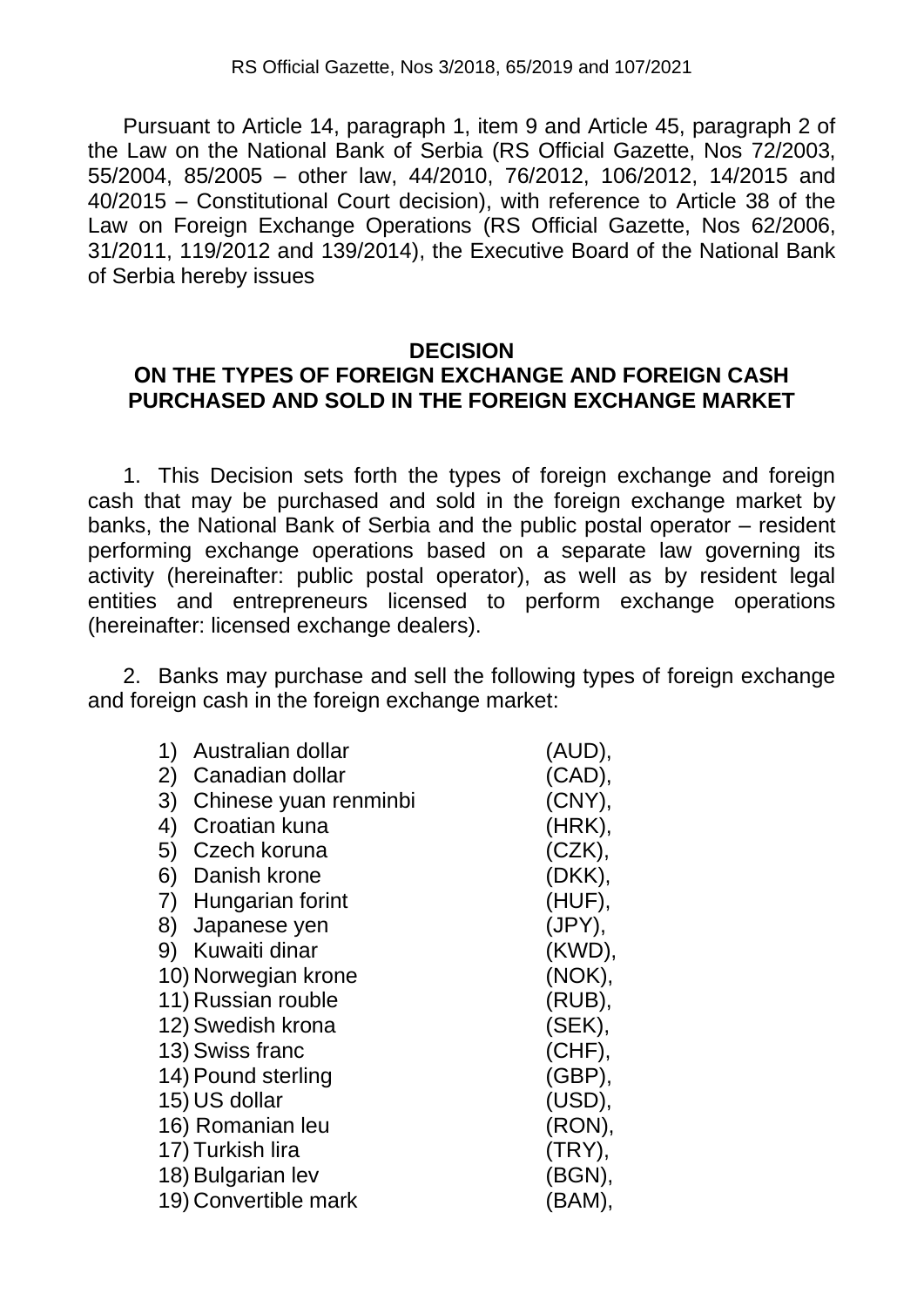| (EUR),    |
|-----------|
| $(PLN)$ , |
| $(BYN)$ , |
| $(INR)$ . |
|           |

3. The National Bank of Serbia may purchase and sell the following types of foreign exchange in the foreign exchange market:

| 1) | Australian dollar     | (AUD),    |
|----|-----------------------|-----------|
| 2) | Canadian dollar       | $(CAD)$ , |
| 3) | Chinese yuan renminbi | (CNY),    |
| 4) | Croatian kuna         | (HRK),    |
| 5) | Czech koruna          | (CZK),    |
| 6) | Danish krone          | (DKK),    |
|    | 7) Hungarian forint   | (HUF),    |
| 8) | Japanese yen          | (JPY),    |
|    | 9) Kuwaiti dinar      | (KWD),    |
|    | 10) Norwegian krone   | (NOK),    |
|    | 11) Russian rouble    | (RUB),    |
|    | 12) Swedish krona     | (SEK),    |
|    | 13) Swiss franc       | (CHF),    |
|    | 14) Pound sterling    | $(GBP)$ , |
|    | 15) US dollar         | (USD),    |
|    | 16) Romanian leu      | (RON),    |
|    | 17) Turkish lira      | (TRY),    |
|    | 18) Bulgarian lev     | (BGN),    |
|    | 19) Convertible mark  | (BAM),    |
|    | 20) Euro              | $(EUR)$ , |
|    | 21) Polish zloty      | $(PLN)$ , |
|    | 22) Belarusian rouble | (BYN),    |
|    | 23) Indian rupee      | $(INR)$ . |

The National Bank of Serbia may purchase and sell the following types of foreign cash in the foreign exchange market:

| 1) Euro        | (EUR),    |
|----------------|-----------|
| 2) US dollar   | (USD).    |
| 3) Swiss franc | $(CHF)$ . |

4. When performing exchange operations, a licensed exchange dealer, as well as the public postal operator, which has entered into an agreement on the performance of exchange operations with a bank and/or several banks may purchase and sell the following types of foreign cash in accordance with